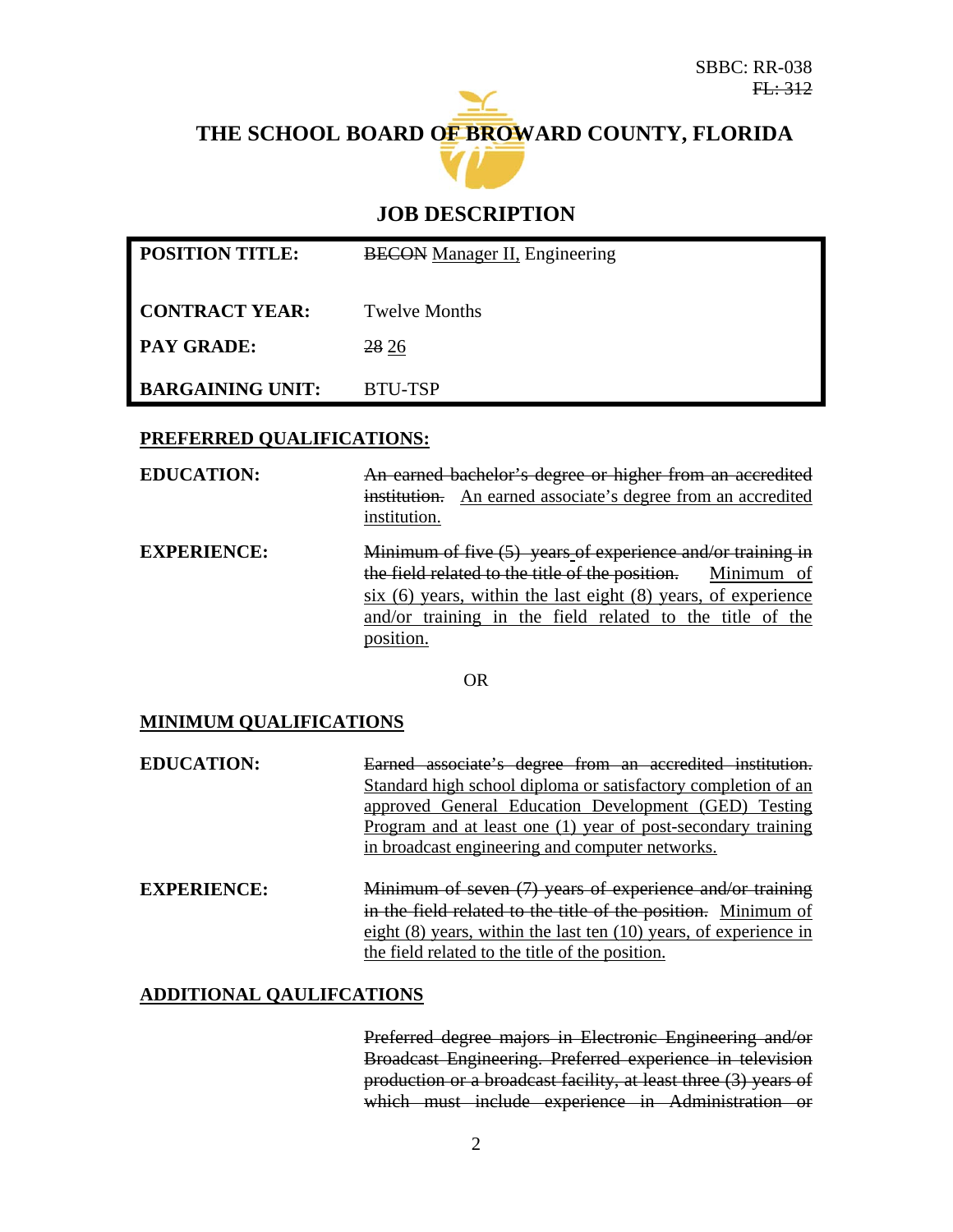|                       | Supervision. Must be competent in the following areas:<br>television systems design and construction; operation and<br>maintenance of television production and broadcast<br>equipment and systems; maintenance of receiving and<br>distribution (MATV/CATV) equipment and systems.<br>Experience in the network applications of a broadcast<br>facility and analog to digital transit. Bilingual skills<br>preferred. Computer skills as required for the position. |
|-----------------------|----------------------------------------------------------------------------------------------------------------------------------------------------------------------------------------------------------------------------------------------------------------------------------------------------------------------------------------------------------------------------------------------------------------------------------------------------------------------|
| <b>REQUIRED:</b>      | Knowledge of day-to-day operations with competency in<br>broadcast system design and construction; operation and<br>maintenance of broadcast equipment and systems; network<br>applications; on air operations and FCC compliance.                                                                                                                                                                                                                                   |
| <b>PREFERRED:</b>     | Preferred eExperience in broadcast engineering with<br>experience over the past two $(2)$ years in a digital<br>environment.                                                                                                                                                                                                                                                                                                                                         |
| <b>REPORTS TO:</b>    | Education<br>Director/General Manager Broward<br><b>Communications Network (BECON)</b>                                                                                                                                                                                                                                                                                                                                                                               |
| <b>SUPERVISES:</b>    | TV Broadcast Maintenance Engineers, and TV Studio<br>Technical Advisors, and BECON Broadcast Engineers I<br>and II.                                                                                                                                                                                                                                                                                                                                                  |
| <b>POSITION GOAL:</b> | To assist the Director/General Manager Broward Education<br>(BECON),<br>Communications<br>Network<br>those<br>in<br>responsibilities pertaining to the broadcast operation and<br>maintenance of BECON's technical facilities. Maintain<br>broadcast operations, equipment and systems.                                                                                                                                                                              |

### **ESSENTIAL PERFORMANCE RESPONSIBILITIES:**

#### **The BECON Manager II, Engineering Manager shall:**

- 1 supervise the daily operation and maintenance of the production, broadcast operations computer network and satellite TV facilities and the equipment of the BECON and the broadcast engineering personnel involved therein.
- 2. perform all purchasing for technical equipment and supplies related to the broadcast, network at BECON and Channel 63 open-air channel.
- 3. design and implement the digital server system and transition from analog to digital for BECON's entire broadcast system.
- 4. design, install and maintain the transmitter facility and master control station for all broadcast channels.
- 1. supervise the BECON Engineering staff and maintain 24 X 7 day operations of BECON's Broadcast TV Channel 40/63.1, FM radio station WKPX FM, EBS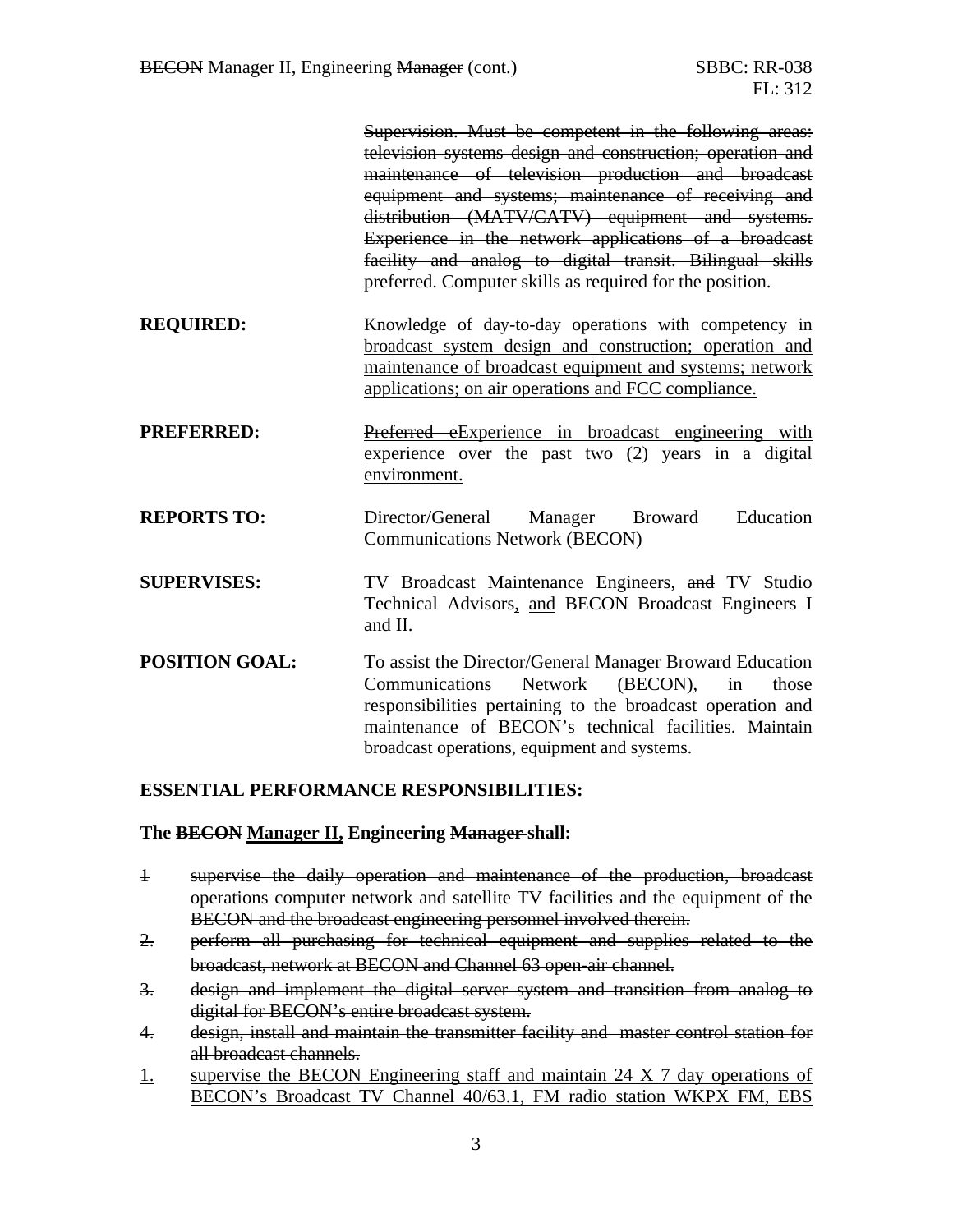channels and full power transmitter site.

- 2. recommend purchase for technical equipment and supplies related to the broadcast network at BECON.
- 3. maintain operation of the video server system and provide training to other broadcast engineers and traffic specialists using integration software.
- 4. maintain the transmitter facility and master control station for all broadcast channels.
- 5. assist the Director/General Manager Broward Education Communications Network (BECON), in the preparation and submittal of technical data as pertains to all required FCC applications and documents.
- 6. implement computer systems and programs to improve the efficiency of the operations at BECON.
- 7. supervise the daily operation and maintenance of the production, broadcast, computer network and satellite TV facility and equipment at BECON and the broadcast engineering personnel involved therein.
- 8. maintain daily work schedules for the BECON broadcast engineering personnel to provide appropriate technical support for BECON production, broadcast, computer network and satellite TV operations.
- 7. remain current on the latest advances for the broadcast networks and digital compression techniques.
- 8. maintain control records on in-coming correspondence and action documents to ensure timely reply or action.
- 9. check and file the daily operating and maintenance logs for the BECON broadcasting facility as required by the Federal Communications Commission (FCC) / School Board policy.
- 10. assist the Director/General Manager Broward Education Communications Network (BECON), in the planning, design and coordination of expansion of the BECON Center production and broadcast facilities and the receiving and distribution systems in the schools/departments.
- 10. maintain control records and coordination with all BECON broadcast partners including Direct TV, Dish Network, AT&T and Comcast Cable.
- 11. maintain close communication with the School Board Facilities Department and write contribute to the Educational Specifications to assist them in the planning, coordination and inspection of BECON receiving and distribution systems in new/renovated schools.
- 12. perform and promote all activities in compliance with equal employment and nondiscrimination policies of tThe School Board of Broward County, Florida.
- 13. participate successfully in the training programs offered to increase enhance the individual's skills and proficiency related to the assignments job responsibilities.
- 14. review current developments, literature and technical sources of information related to job responsibilityies.
- 15. ensure adherence to good safety procedures.
- 16. follow Federal and State laws, as well as School Board policies.
- 17. perform other duties as assigned by the Director/General Manager Broward Education Communications Network (BECON).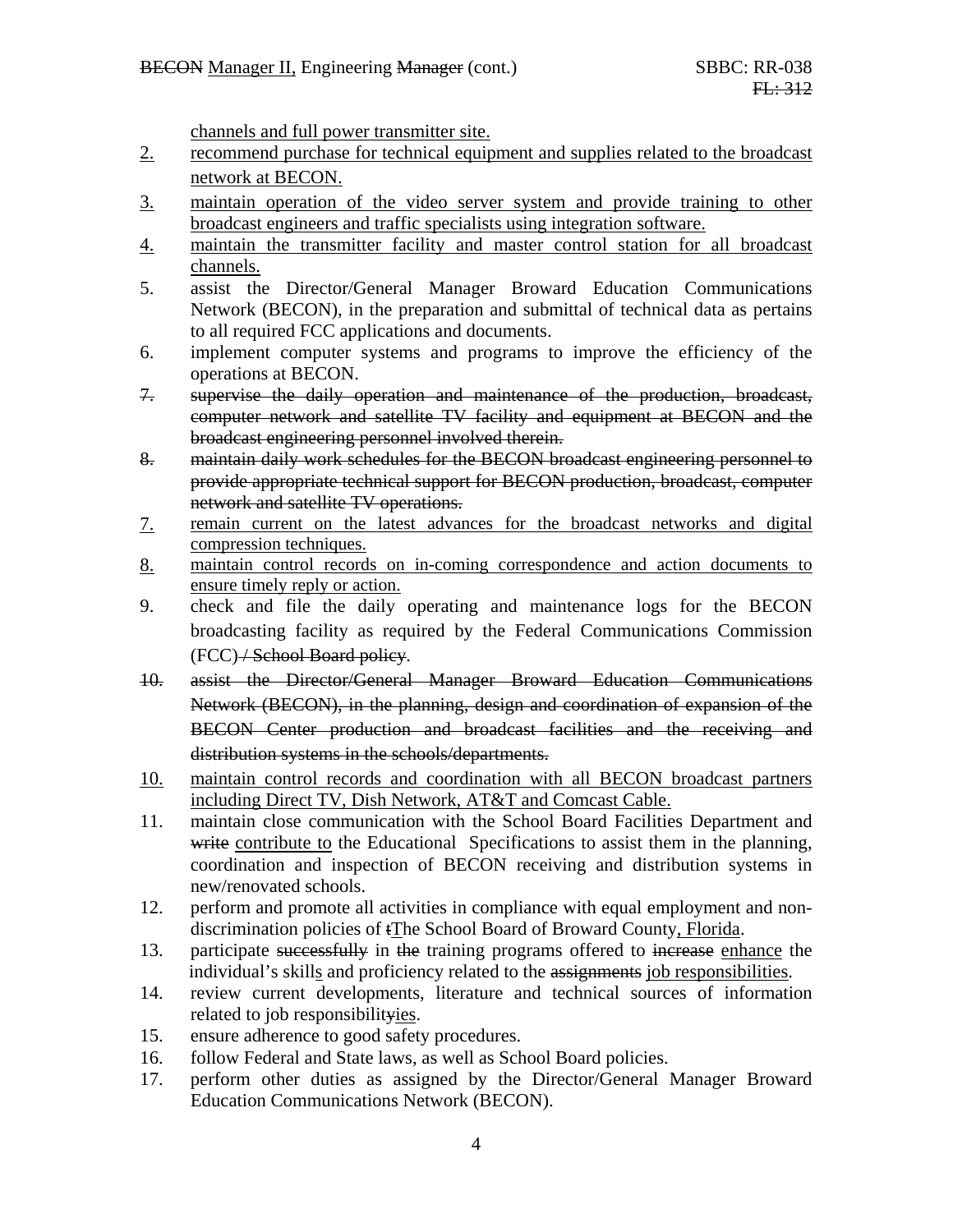**SIGNIFICANT CONTACTS –frequency, contact, purpose, and desired end result:**  Oversee the daily operation and maintenance of BECON's technical facilities and engineering staff. Regularly communicates with Director/General Manager Broward Education Communications Network and School Board Facilities Department to assist in the planning, design, coordination, expansion of the BECON Center and Broadcast facility and the receiving and distribution systems in schools and departments. Other School Board departments, vendors and FCC counsel.

#### **PHYSICAL REQUIREMENTS:**

Medium work: Exerting up to 50 pounds of force occasionally, and/or up to 20 pounds of force frequently and/or up to 10 pounds of force as needed to move objects.

#### **TERMS OF EMPLOYMENT:**

Salary and benefits shall be paid consistent with the District's approved compensation plan. Length of the work year and hours of employment shall be those established by the School Board.

#### **FLSA OVERTIME CATEGORY:**

Job is exempt from the overtime provisions of the Fair Labor Standards Act.

#### **EVALUATION:**

Performance will be evaluated in accordance with Board Policy.

Board Approved: 4/23/96 & Adopted: 5/21/96 Realigned: 4/7/98 Revised: 7/16/02 & Adopted: 8/6/02 Board Adopted: 12/16/03 Revised: 01/22/10 2009-2010 Organizational Chart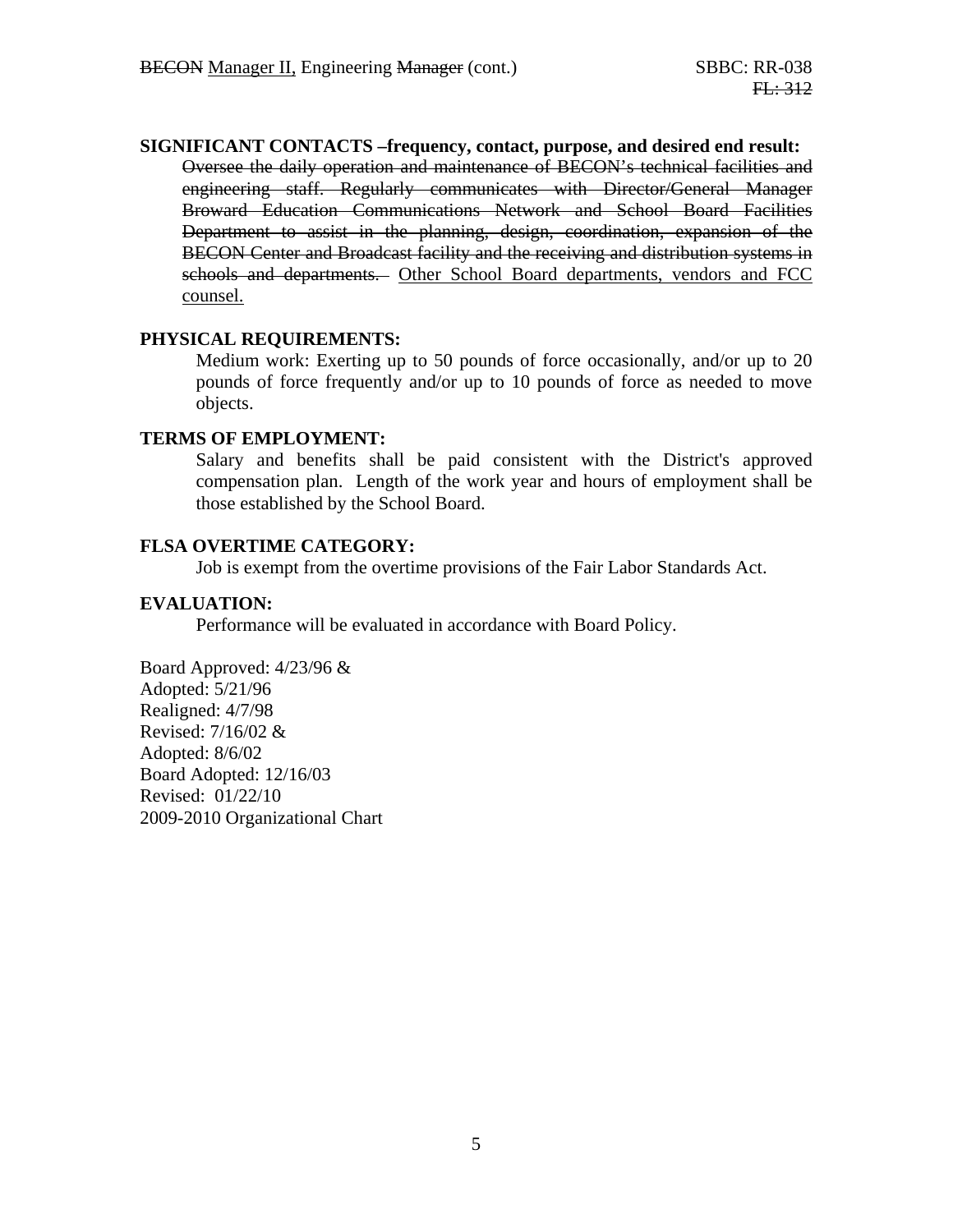## **Position Factor Listing**

### BECON Manager II, Engineering Point Range: 895-944

# **Position Factors**

# **1. Knowledge**: Combined required **minimum education/experience for competent performance**

|                            | <b>Experience Range - Years</b> |     |              |  |
|----------------------------|---------------------------------|-----|--------------|--|
| Education                  | Up to $3$                       | 4-7 | $8+$         |  |
| A. High School             |                                 |     | $\mathbf{R}$ |  |
| B. A.A/Vocational training |                                 |     |              |  |
| C. $B.S/B.A.$              |                                 |     |              |  |
| D. M.S/ M.A.               |                                 |     |              |  |
| E. $MS+$ (Sr. Mgmt.)       |                                 |     |              |  |

# **2. Human Relations Skills**: All interpersonal skills required to produce the desired end result

| Required skill level                                        |  | <i><b>*Organization Contact Level</b></i> |  |  |  |
|-------------------------------------------------------------|--|-------------------------------------------|--|--|--|
| A. Moderately important; courtesy/tact                      |  |                                           |  |  |  |
| B. Important; communicate ideas/lead team                   |  |                                           |  |  |  |
| C. Very important; influencing others; supervise/manage     |  |                                           |  |  |  |
| D. Critical to end result; convincing others; lead/motivate |  |                                           |  |  |  |

# **\*Definitions**

- **1 –** Immediate workgroup **2** Outside of immediate workgroup **3 –** Assistant/Associate/Deputy Superintendents **4 –** Superintendent, School Board; critical external parties
- **3. Problem Solving:** Thinking environment to perform job duties
- A. Follow established routine and well-defined patterns
- B. Some analysis; known solutions
- C. Apply established principles; determine method
- D. Follows broad policies; known objectives
- E. Establish policies based on goals/strategies